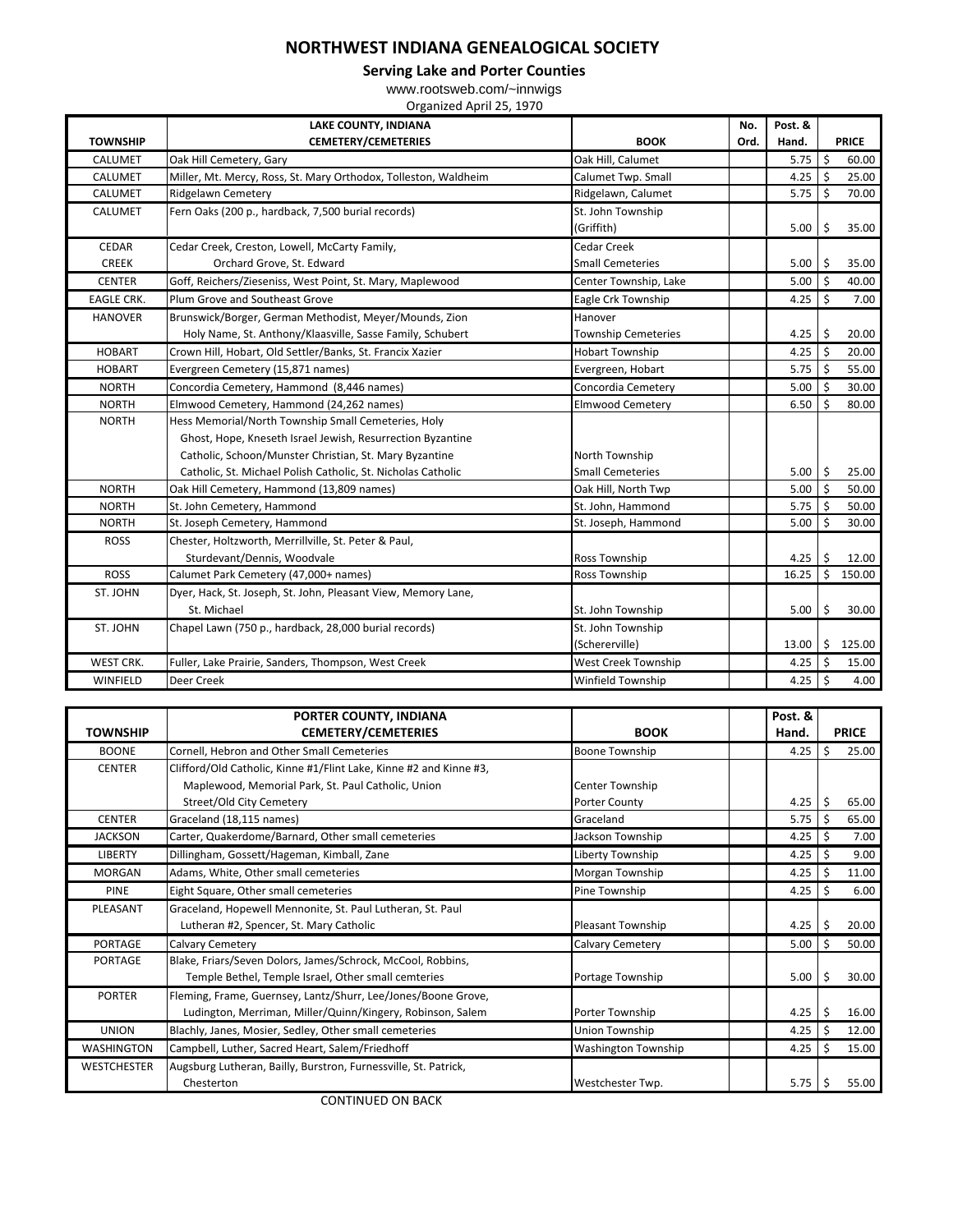## **NORTHWEST INDIANA GENEALOGICAL SOCIETY of LAKE and PORTER COUNTIES PUBLICATION LIST CONTINUED**

| TOWNSHIP            | LAKE COUNTY, INDIANA<br><b>SCHOOL ENUMERATION RECORDS &amp; YEARBOOKS</b> | <b>BOOK</b>                    | No.<br>Ord. | Post. &<br>Handl. | <b>PRICE</b> |       |  |  |
|---------------------|---------------------------------------------------------------------------|--------------------------------|-------------|-------------------|--------------|-------|--|--|
| LAKE CO.            | Index to School Enumeration Records for Lake County                       | Lake County                    |             |                   |              |       |  |  |
|                     | 1890 (2,497 names) a substitute for the 1890 Census                       | <b>School Enumeration</b>      |             |                   |              |       |  |  |
|                     | 1896 (6,622 Children & Parents Names)                                     | Records                        |             | 4.25              |              | 20.00 |  |  |
| <b>CALUMET</b>      | Index to Griffith School Enumeration Records, (Census) 1908-1920          | <b>Griffith School Records</b> |             | 4.25              |              | 15.00 |  |  |
| <b>EAGLE CRK</b>    | Index to Eagle Creek and Winfield Townships                               | Eagle Creek & Winfield         |             |                   |              |       |  |  |
| <b>WINFIELD TWP</b> | School Enumeration Records, (Census) 1903-1931                            | School Enum. Records           |             | 5.75              |              | 50.00 |  |  |
| <b>NORTH</b>        | Index to East Chicago Roosevelt High School Yearbooks                     | East Chicago Roosevelt         |             |                   |              |       |  |  |
|                     | for Years 1929 - 1953                                                     | <b>High School Yearbooks</b>   |             | 5.75              |              | 75.00 |  |  |
| <b>NORTH</b>        | Index to East Chicago Washington High School Yearbooks                    | E. Chicago Washington          |             |                   |              |       |  |  |
|                     | for Years 1912 - 1938 (including Alumni List)                             | <b>High School Yearbooks</b>   |             | 6.50              |              | 85.00 |  |  |
| <b>NORTH</b>        | Index to Hammond School School Enumeration Records                        | <b>Hammond School</b>          |             |                   |              |       |  |  |
|                     | (Census) for 1925                                                         | <b>Enumeration Records</b>     |             | 5.75              |              | 55.00 |  |  |
| <b>NORTH</b>        | Index to Highland School Enumeration Records, 1903-1931                   | <b>Highland School Records</b> |             | 4.25              |              | 20.00 |  |  |
| <b>NORTH</b>        | Index to Whiting School Enumeration Records, 1925 & 1927                  | <b>Whiting School Records</b>  |             | 5.00              |              | 30.00 |  |  |

|                   |                                                                  |                       | No.  | Post. & |              |       |
|-------------------|------------------------------------------------------------------|-----------------------|------|---------|--------------|-------|
| <b>TOWNSHIP</b>   | <b>PORTER COUNTY, INDIANA</b>                                    | <b>BOOK</b>           | Ord. | Handl.  | <b>PRICE</b> |       |
| <b>PORTAGE</b>    | Index to Portage Township School Records, 1895-1920              | Portage Twp Schools   |      | 4.25    |              | 6.00  |
| <b>ALL PORTER</b> | Porter County Obituaries & Death Notices Prior to 1900 - Vol. I  | Porter Co. Obituaries |      | 5.75    |              | 60.00 |
| <b>ALL PORTER</b> | Porter County Obituaries & Death Notices Prior to 1900 - Vol. II | Porter Co. Obituaries |      | 5.75    |              | 55.00 |
| <b>ALL PORTER</b> | Index to Porter County Naturalizations, 1849-1955, 8.000 entries |                       |      | 4.25    |              | 20.00 |

|                 |                                                                     |             | No.  | Post. &                |  |       |
|-----------------|---------------------------------------------------------------------|-------------|------|------------------------|--|-------|
| <b>TOWNSHIP</b> | LAKE COUNTY CHURCH & NATURALIZATION RECORDS                         | <b>BOOK</b> | Ord. | Handl.<br><b>PRICE</b> |  |       |
| <b>NORTH</b>    | First United Methodist Church, 1850-1950, births, deaths, marriages |             |      |                        |  |       |
|                 | Started in Valparaiso then moved to Hammond                         |             |      | 5.00                   |  | 30.00 |
| <b>NORTH</b>    | Immanuel United Church of Christ, 1890-1969                         |             |      | $5.00 \mid$            |  | 30.00 |
|                 | Index to Lake County Naturalizations, Crown Point, 1854-1932 **     |             |      | 5.00                   |  | 30.00 |

|                |                                                                    |  | No.  | Post. & |    |              |
|----------------|--------------------------------------------------------------------|--|------|---------|----|--------------|
|                | <b>MISCELLANEOUS PUBLICATIONS</b><br><b>BOOK</b>                   |  | Ord. | Handl.  |    | <b>PRICE</b> |
|                | NWIGS Members' Pedigreee Charts                                    |  |      | 5.00    |    | 30.00        |
| NORTH/LAKE CO. | 1869 Plat Book for Appraisers of Real Estate, North Twp. **        |  |      | 4.25    |    | 25.00        |
| LAKE CO.       | 1891 Plat Book for Appraisers of Real Estate for Lake Co., Indiana |  |      | 6.50    |    | 75.00        |
| LAKE CO.       | Crown Point Justices of the Peace Marriages                        |  |      |         |    |              |
|                | [42,400 names; two volumes, hardbound]                             |  |      | 16.25   | -S | 150.00       |
| LAKE CO.       | Every Name Index to Lake County, Indiana, Circuit Court Book,      |  |      |         |    |              |
|                | January 2, 1884, to June 12, 1888                                  |  |      | 5.00    |    | 25.00        |
| LAKE CO.       | An Index of Land Transfer Records for Crown Point,                 |  |      |         |    |              |
|                | Lake County, Indiana for the Years 1928-1940                       |  |      | 5.00    |    | 60.00        |
| LAKE CO.       | Index to "Germania in Amerika" from TWIGS Newsletters              |  |      | 5.00    |    | 25.00        |
| LAKE CO.       | Early Land Sales and Purchases in Lake County, 1837-1857           |  |      |         |    |              |
|                | Includes swamp land, canal land, first purchases, and              |  |      |         |    |              |
|                | early land transfers. Also includes many early original maps.      |  |      | 11.25   |    | 100.00       |
|                | Index to TWIGS Newsletters (1978 through May 2006)                 |  |      | 6.50    |    | 80.00        |
|                | Single Issues of TWIGS Newsletters, 1978 through May 2006          |  |      | 0.50    |    | \$1.25/Ea    |

\*\* Limited number of hard‐bound covers for these books for an additional \$10 each

TOTAL PUBLICATIONS ORDERED<br>
Subtract 10% for Member Discount<br>
SHIPPING & HANDLING (Free postage if picked up at meeting)<br>
SHIPPING & HANDLING (Free postage if picked up at meeting) Subtract 10% for Member Discount **SHIPPING & HANDLING** (Free postage if picked up at meeting)

**TOTAL** \$